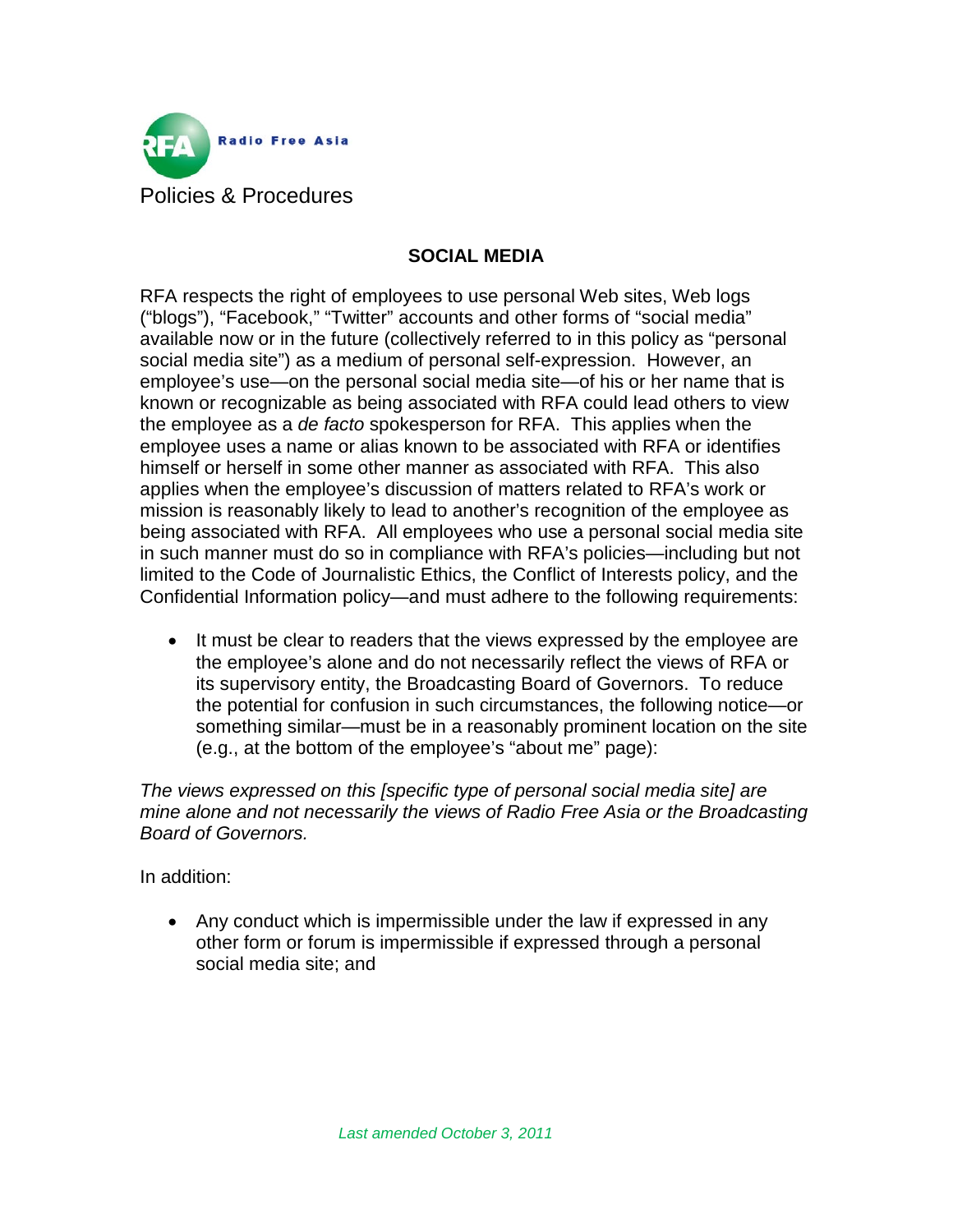- The employee may not use his or her personal social media site to make or convey any malicious, slanderous, defamatory, or threatening communication, or any maliciously false statement or gossip, about RFA or anyone working for RFA , or any statement or communication maligning or threatening other media outlets or associated entities (including but not limited to RFE/RL, MBN, VOA, OCB, and others) or those who work for them, or any member of RFA's audience.
- The employee may not use his or her personal social media site to advance, advocate, or state a preference for any political activity or position (other than non-controversial local or community work), or to engage in any communication that compromises or potentially compromises the perception of the employee as impartial in regard to his or her work for RFA.

Regardless of whether the employee is recognizable as associated with RFA in his or her use of a personal social media site:

- The employee may not disclose any RFA Confidential Information (or any confidential information that any third party has disclosed to RFA) except as provided in the Confidential Information policy;
- Although RFA's Terms of Use permit employees to post RFA articles on their personal social media site, employees must consult their manager if uncertain about the appropriateness of publishing any RFA content on the site, even if the employee is the author of the content. In addition, employees must comply with the Terms of Use and credit RFA with a copyright notice whenever reproducing an article on the personal social media site; and
- The employee may provide a link from his or her personal social media site to the RFA Web site as provided in the Terms of Use. However, the employee must obtain permission from the RFA Director-Managing Editor, RFA Online, to use a company trademark or reproduce any company graphic material on the site.

Any employee who violates this policy is subject to disciplinary action up to and including termination of employment.